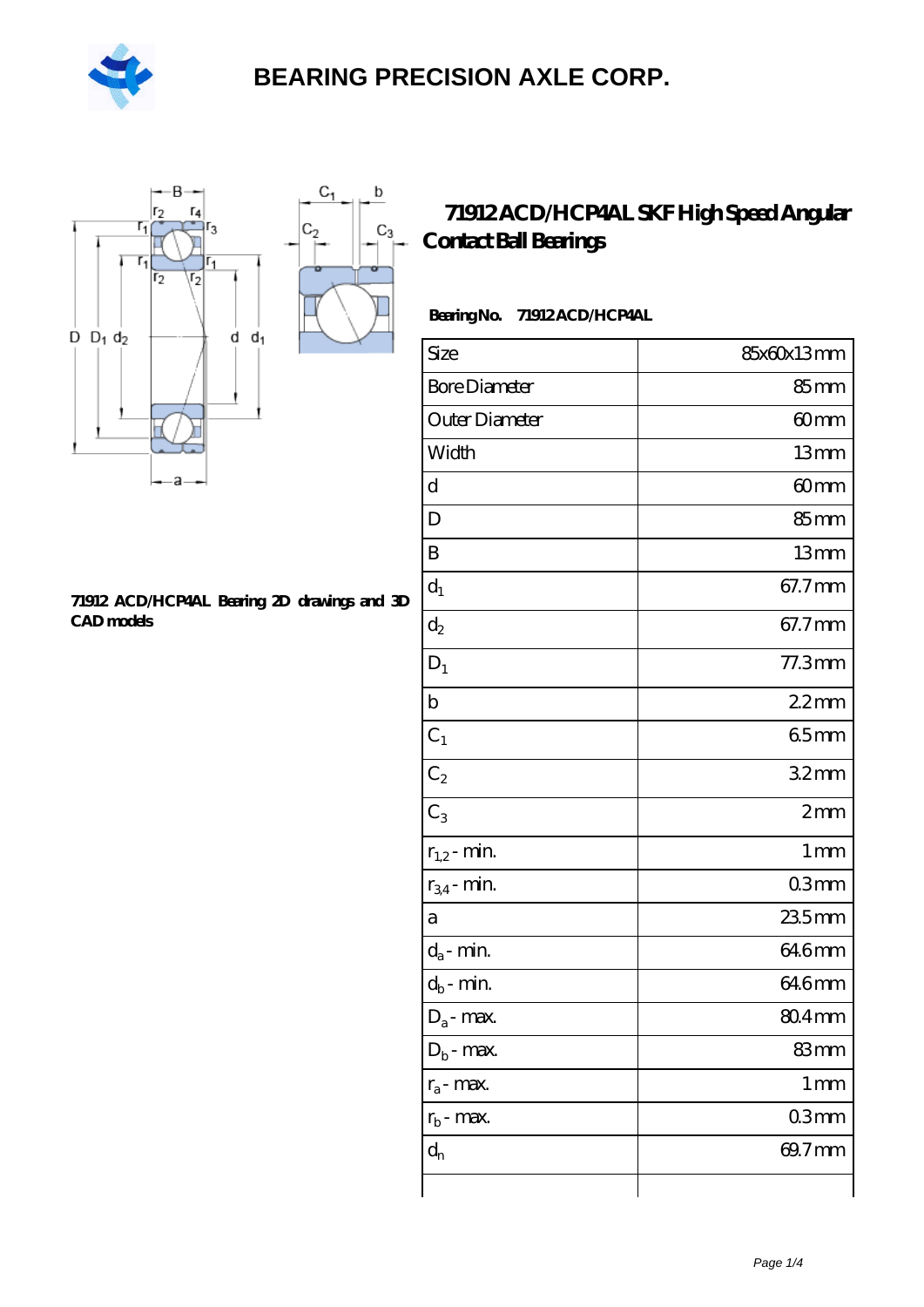

| Basic dynamic load rating -<br>С         | 186kN             |
|------------------------------------------|-------------------|
| Basic static load rating - $C_0$         | 146kN             |
| Fatigue load limit - P <sub>u</sub>      | 062kN             |
| Limiting speed for grease<br>lubrication | 16000r/min        |
| Limiting speed for oil<br>lubrication    | $2600$ mm/min     |
| Ball - $D_w$                             | 7.938mm           |
| Ball - z                                 | 24                |
| $G_{ref}$                                | 27 <sub>cm3</sub> |
| Calculation factor - e                   | 068               |
| Calculation factor - $Y_2$               | 087               |
| Calculation factor - $Y_0$               | 038               |
| Calculation factor - $X_2$               | 0.41              |
| Calculation factor - $Y_1$               | 092               |
| Calculation factor - $Y_2$               | 1.41              |
| Calculation factor - $Y_0$               | 0.76              |
| Calculation factor - $X_2$               | 067               |
| Preload class $A - G_A$                  | 120N              |
| Preload class $B - G_B$                  | 240N              |
| Preload class $C - G_C$                  | 480N              |
| Preload class $D - G_D$                  | 960N              |
| Calculation factor - f                   | 1.17              |
| Calculation factor - $f_1$               | 0.98              |
| Calculation factor - $f_{2A}$            | 1                 |
| Calculation factor - $f_{2B}$            | 1.07              |
| Calculation factor - $f_{\chi}$          | 1.12              |
| Calculation factor - $f_{2D}$            | 1.17              |
| Calculation factor - $f_{HC}$            | 1.04              |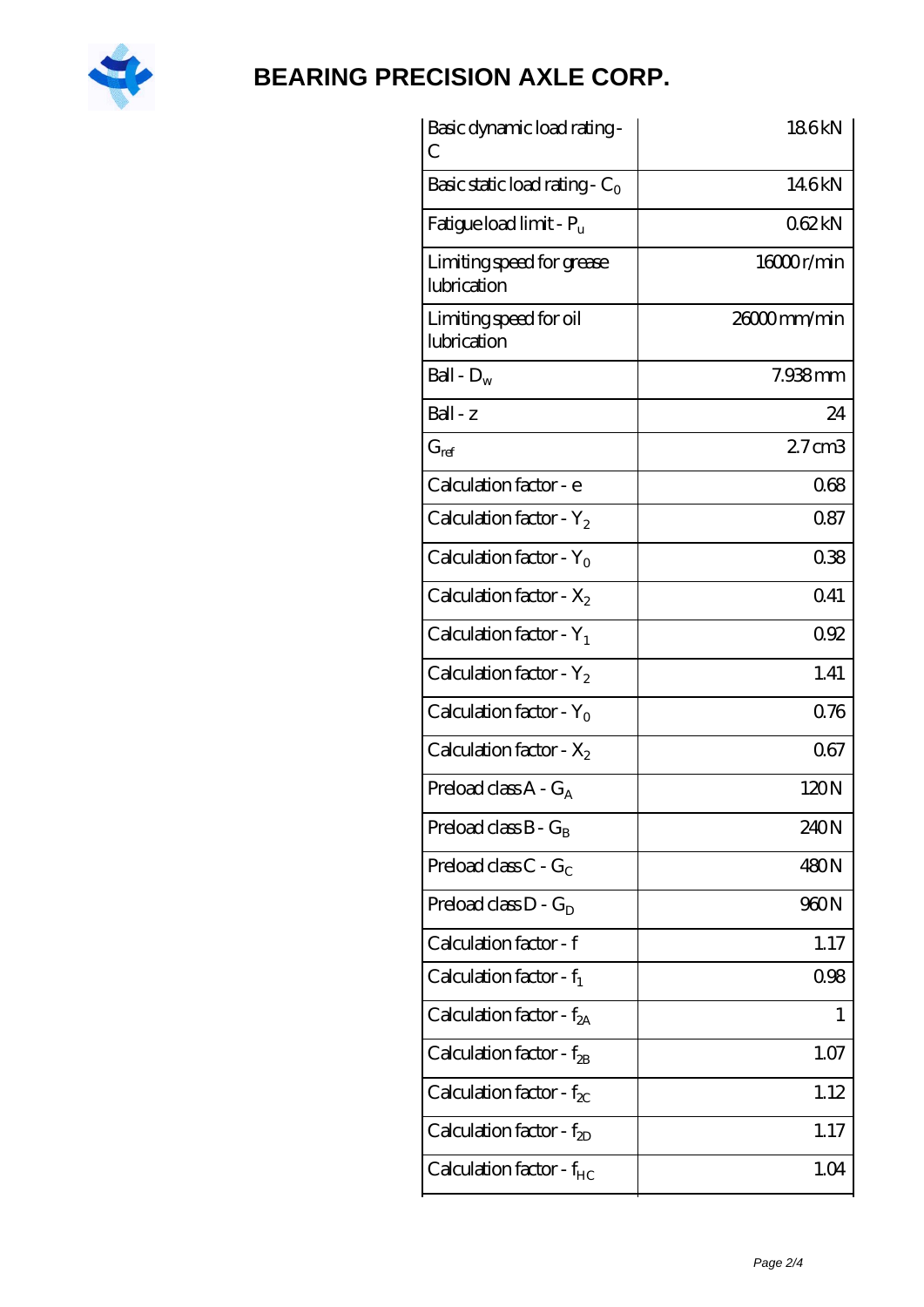

| Preload class A                             | 142N/micron       |
|---------------------------------------------|-------------------|
| Preload class B                             | 184N/micron       |
| Preload class C                             | 242N/micron       |
| Preload class D                             | 324N/micron       |
| $d_1$                                       | 67.7mm            |
| $\mathrm{d}_2$                              | 67.7mm            |
| $D_1$                                       | $77.3$ mm         |
| $C_{1}$                                     | 65mm              |
| $C_2$                                       | 32mm              |
| $C_3$                                       | 2mm               |
| $r_{1,2}$ min.                              | $1 \,\mathrm{mm}$ |
| $r_{34}$ min.                               | 03mm              |
| $d_a$ min.                                  | 64.6mm            |
| $d_b$ min.                                  | 646mm             |
| $D_a$ max.                                  | 80.4mm            |
| $D_{b}$ max.                                | 83 <sub>mm</sub>  |
| $r_a$ max.                                  | 1 mm              |
| $rb$ max.                                   | 03mm              |
| $d_{n}$                                     | 69.7mm            |
| Basic dynamic load rating C                 | 186kN             |
| Basic static load rating $C_0$              | 146kN             |
| Fatigue load limit Pu                       | 062kN             |
| Attainable speed for grease<br>lubrication  | 16000r/min        |
| Attainable speed for oil-air<br>lubrication | 26000r/min        |
| Ball diameter $D_w$                         | 7.938mm           |
| Number of balls z                           | 24                |
| Reference grease quantity<br>$G_{ref}$      | $27 \text{ cm}^3$ |
| Preload class A $G_A$                       | 120N              |
| Static axial stiffness, preload<br>classA   | 142N/μ m          |
|                                             |                   |